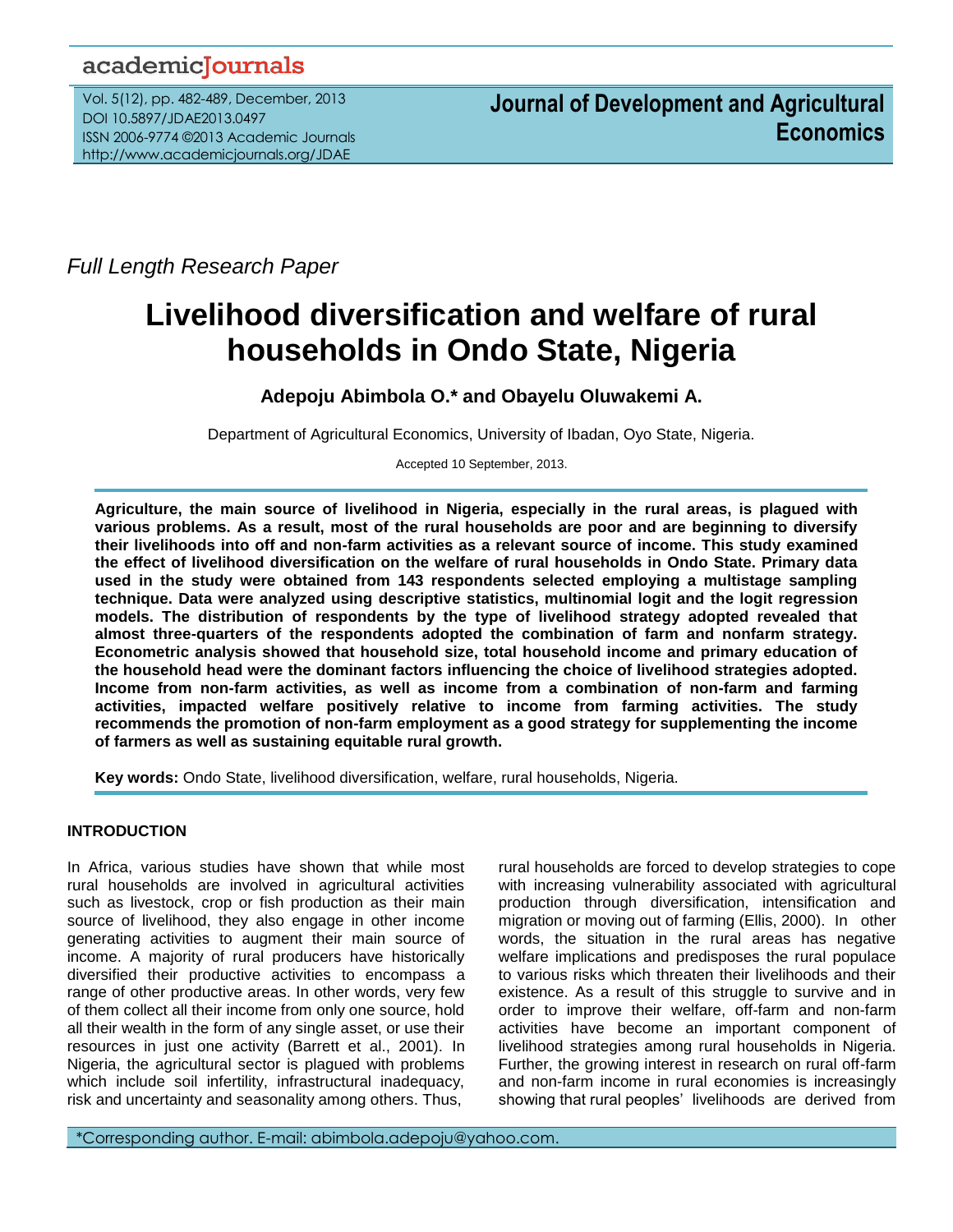diverse sources and are not as overwhelmingly dependent on agriculture as previously assumed (Gordon and Craig, 2001). This could be owing to the fact that a diversified livelihood, which is an important feature of rural survival and closely allied to flexibility, resilience and stability is less vulnerable than an undiversified one, this is due to the likelihood of it being more sustainable over time and its ability to adapt to changing circumstances. In addition, several studies have reported a substantial and increasing share of off-farm income in total household income (Ruben and van den Berg, 2001; de Janvry and Sadoulet, 2001; Haggblade et al., 2007). Reasons for this observed income diversification include declining farm incomes and the desire to insure against agricultural production and market risks (Matsumoto et al., 2006). In other words, while some households are forced into offfarm and non-farm activities, owing to less gains and increased uncertainties associated with farming (crop and market failures), others would take up off-farm employment when returns to off-farm employment are higher or less risky than in agriculture. Mainly, households diversify into non-farm and off-farm activities in their struggle for survival and in order to improve their welfare in terms of health care, housing, sustenance, covering, etc. Thus, the importance and impact of nonagricultural activities on the welfare of rural farm households can no longer be ignored.

An understanding of the significance and nature of nonfarm and off-farm activities (especially its contribution to rural household income or resilience) is of utmost importance for policy makers in the design of potent agricultural and rural development policies. Further, the rising incidence of low level of welfare of rural households in Nigeria, that remains unabated despite various policy reforms undertaken in the country, requires a deeper understanding of the problem and the need to proffer solutions to the problem through approaches that place priority on the poor and ways on which rural households through diversification can maintain their livelihood.

## **LITERATURE REVIEW**

In Africa, the average share of rural non-farm incomes as proportion of total rural incomes, at 42%, is higher than in Latin America and higher still than in Asia (Reardon et al., 2000). Most evidence shows that rural non-farm activity in Africa is fairly evenly divided across commerce, manufacturing and services, linked directly or indirectly to local agriculture or small towns, and is largely informal rather than formal. Also, while households earn much more from rural nonfarm activity than farm wage labour, non-farm wage labour is still more important than selfemployment in the non-farm sector (Reardon, 1999; Haggblade et al., 2007). Hussein and Nelson (1998) in their study on sustainable livelihood and livelihood diversification concluded that while livelihood diversification is normal for most people in rural areas of

developing countries in Africa, non-agricultural activities are critical components of the diversification process. Further, livelihood diversification is pursued for a mixture of motivations and these vary according to context: from a desire to accumulate, invest and the need to spread risk or maintain incomes, to a requirement to adapt to survive in eroding circumstances or some combination of these. In addition, the character of livelihood diversification is dependent primarily upon the context within which it is occurring (the differential access to diversification activities and the distribution of the benefits of diversification). However, the poorest rural groups probably have the fewest opportunities to diversify in a way that will lead to accumulation for investment purposes.

According to Babatunde and Quaim (2009), the pattern of income diversification among rural households in Nigeria, showed that majority of the households have fairly diversified income sources. On the average, while only 50% of the total household income is generated from farming, the rest comes from different off-farm sources. However, there are notable differences across income strata. While farming remains the dominant income source for the poorest, off-farm occupation especially self-employed activities are the main sources of income for relatively richer households. Also, Ellis (2000) using regression models, showed that households have unequal abilities to diversify their income sources and that education, asset, endowment, access to credit, and good infrastructure conditions, increase the levels of household diversification. These factors improve the opportunity to start own business and find employment in the higher paying non-farm sector.

In other words, resource-poor households in remote areas are constrained in diversifying their income sources. Ibekwe et al. (2010) using double log regression, noted that a distress diversification hypothesis is supported by the negative relationship between nonfarm income and the farm output per hectare of land in South Eastern Nigeria. They accounted for household's involvement in nonfarm activities by reference to their demographic features and to other household specific characteristics such as occupation, education level, number of spouse(s), family size and land holding as well as farm output. It could be inferred from the result that land holding size, years of workers education, per hectare value of agricultural output, occupation and age of household head are the major determinants of nonfarm income at the household level in South Eastern Nigeria . The study suggested that economic and social factors should matter in nonfarm sector policy in Southeast Nigeria if diversification is to be encouraged.

## **MATERIALS AND METHODS**

This study was carried out in Odigbo Local Government Area of Ondo State, Nigeria. Odigbo Local Government is headquartered in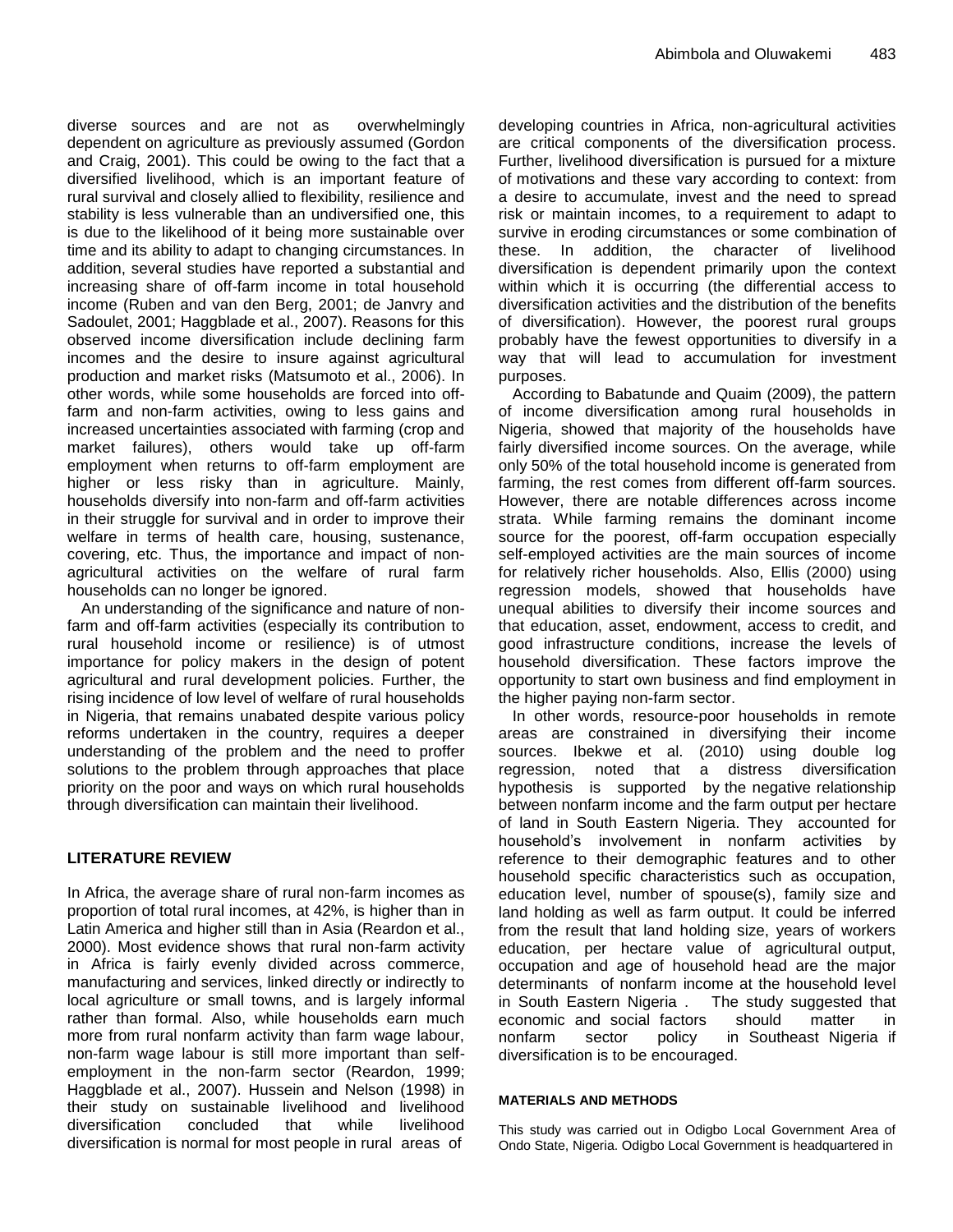the town of Ore town. It has an area of 1,818  $km^2$ , a population of 230,351 persons and 11 wards (NPC, 2006). The major vegetation type in the area is rainforest with a slopy topography. The area is predominantly agrarian and notable food and cash crops grown in the area include: plantain, banana, cassava, maize, yam, cocoa, oil palm and kola. The region has averagely high temperature which ranges between 21 to 29°C and high relative humidity with two distinct seasons namely: the rainy season which lasts from March/April to October/November and the dry season which lasts from the rest of the year October/November till March/April. Primary data used in this study were obtained in a cross-sectional survey of rural households in the study area. The collection of data involved the use of structured questionnaires to obtain information on socioeconomic and demographic characteristics such as household size, level of education, age of household heads, land holdings etc. as well as consumption expenditure, other indicators of well-being of the rural households and diversification activities of the respondents.

A multistage sampling technique was employed in selecting the representative households used for this study. The first stage was the purposive selection of Odigbo Local Government Area out of the eighteen Local Government Areas in Ondo State owing to the predominantly rural nature of the area. In the second stage, three wards out of the eleven wards in the Local Government were randomly selected while the third stage involved the selection of households based on probability proportionate to size of the households in the wards. Consequently, a random sample of 54 respondents were sampled in Oniparaga ward, 45 respondents from Ago-Alaye ward and 51 respondents from Araromi-Obu ward making a total of 150 households. However, due to incomplete questionnaire information by seven of the respondents, only information from 143 households was used for the study. These 143 households constituted the sample size used for the study. The analytical techniques employed in this study include: descriptive statistics, multinomial logistic regression and the logit regression models.

#### **Multinomial logistic regression**

When there is a dependent categorical variable, the multinomial logistic regression model is commonly used. The regressors are the same across all choices for each observation. The model is specified as:

$$
{P}_{r(Y_{i=}j)=}\frac{\exp\left(\,X_{\,i}\beta_{\,j}\,\right)}{\displaystyle\sum_{j=0}^{J}\exp\left(\,X_{\,i}\beta_{\,j}\,\right)}\qquad j=\text{0}---2}
$$

Where Yi = 3 unordered categories of livelihood strategies adopted by the respondents:  $Y1$  = those who adopt non-farm strategy alone; Y2 = those who adopt a combination of farm and nonfarm strategies;  $Y0 =$  those who adopt farm strategy alone;  $Y0$  is the reference case.

#### **Welfare measurement**

Following the adoption of Foster, Greer and Thorbecke- FGT (1984) class of poverty measures, households' total monthly expenditure was used to determine households' poverty status. The poverty line was constructed as two-thirds of the mean monthly per-capita expenditure of all households. This approach has been used by several researchers and institutions (NBS, 2005; Oni and Yusuf, 2008) as a measure of welfare. Households were then classified into their poverty status based on the poverty line:

$$
FGT_{\alpha} = \frac{1}{N} \sum_{i=1}^{H} \left(\frac{z - y_i}{z}\right)^{\alpha}
$$

Where Z is the poverty line; N is the total number of people; H is the number of poor who are below Z; yi is the expenditure of the ith individual; α is a "sensitivity" parameter which can take values between 0 and 2.

Hence, non-poor households were those whose monthly expenditure was above or was equal to two-thirds of the mean per capita expenditure of all households while those whose per capita expenditure was below two-thirds of the mean monthly per capita expenditure were classified as poor.

#### **Logit regression model**

Logit regression analysis examines the influence of various factors on a dichotomous outcome by estimating the probability of the event's occurrence. It does this by examining the relationship between one or more independent variables and the log odds of the dichotomous outcome by calculating changes in the log odds of the dependent as opposed to the dependent variable itself. The log odds ratio is the ratio of two odds and it is a summary measure of the relationship between two variables (Olayemi et al., 1995). The Logit model is presented as:

$$
P = \frac{\exp(z)}{1 + \exp(z)}\tag{1}
$$

Where P is the proportion of occurrence.

$$
Z = \beta_0 + \beta_1 X_1 + \dots + \beta_n X_n \tag{2}
$$

Where  $X_1$  ......  $X_n$  are the explanatory variables. The inverse relation of Equation 1 is:

$$
Z = \ln(\frac{P}{1 - P})
$$
 (3)

That is, the natural logarithm of the odds ratio, known as the logit. It transforms P which is restricted to the range [0, 1] to a range [−∞, ∞].

 $Y =$  Poverty status of households (Poor = 1, 0 otherwise).

The independent variables include:

- $X_1$  = Age of the respondents (in years);
- $X_2$  = Gender of household head (male = 1, 0 if otherwise);
- $X_3$  = Primary education (yes = 1, 0 if otherwise);
- $X_4$  = Secondary education (yes = 1, 0 if otherwise);
- $X_5$  = Tertiary education (yes = 1, 0 if otherwise);
- $X_6$  = Primary occupation of household head (farming = 1, 0 if otherwise);
- $X_7$  = Own house (yes = 1, 0 if otherwise);
- $X_8$  = Household size;
- $X_9$  = Marital status (married = 1, 0 if otherwise);
- $X_{10}$  = Total household income ( $\mathbf{\Theta}$ ).

### **RESULTS AND DISCUSSION**

Table 1 presents the socio-economic characteristics of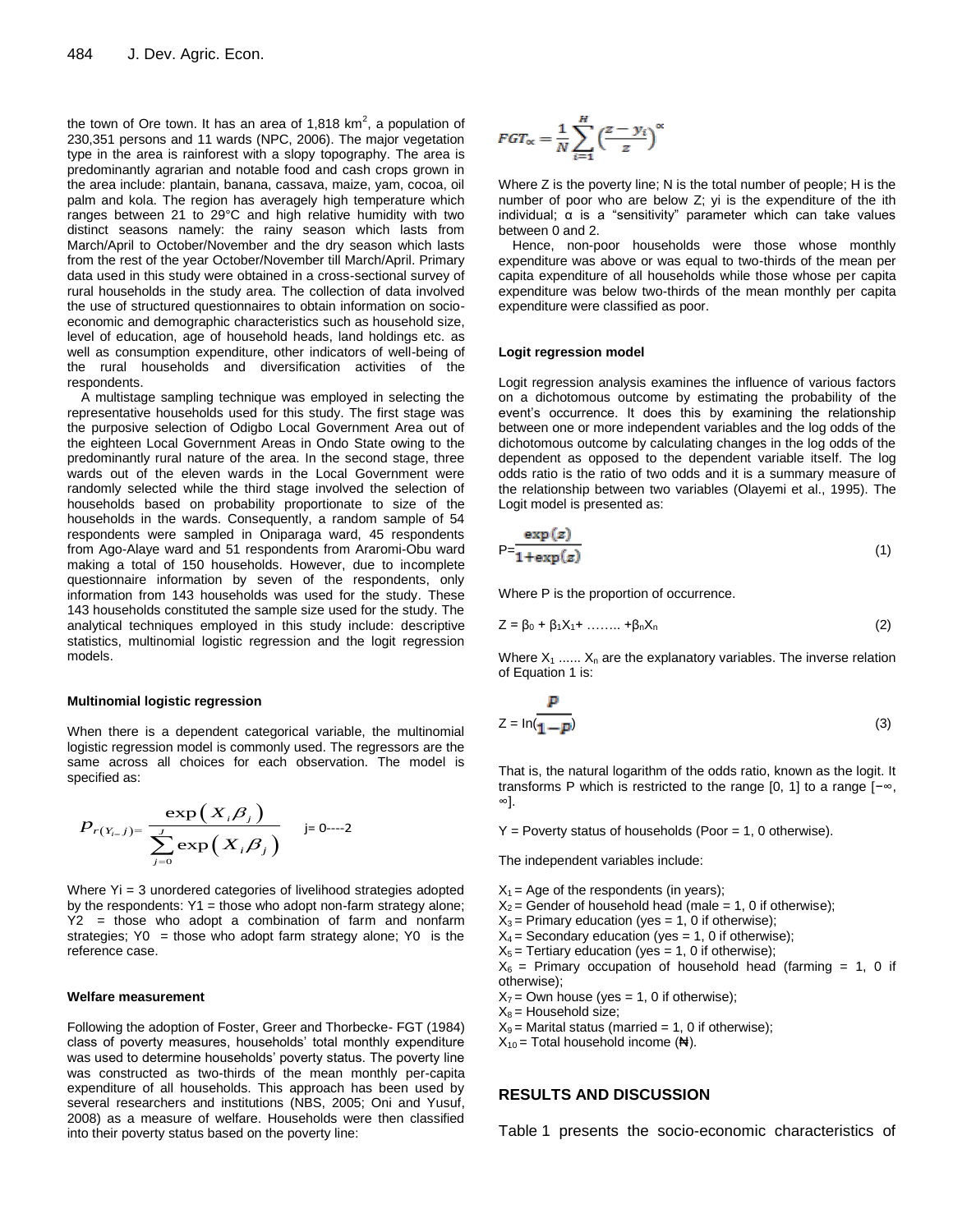| Variable                    | <b>Frequency</b> | Percentage |
|-----------------------------|------------------|------------|
| Age                         |                  |            |
| 20-39                       | 36               | 25.2       |
| 40-59                       | 79               | 55.2       |
| $\geq 60$                   | 28               | 19.6       |
| <b>Sex</b>                  |                  |            |
| Male                        | 121              | 84.6       |
| Female                      | 22               | 15.4       |
| <b>Marital status</b>       |                  |            |
| Single                      | 6                | 4.2        |
| Married                     | 117              | 81.8       |
| Seperated/divorced          | $\overline{7}$   | 4.9        |
| Widowed                     | 13               | 9.1        |
| <b>Household size</b>       |                  |            |
| $1 - 6$                     | 86               | 60.1       |
| $7 - 12$                    | 55               | 38.5       |
| >13                         | $\overline{2}$   | 1.4        |
| <b>Educational status</b>   |                  |            |
| No formal education (NFE)   | 23               | 16.1       |
| Primary                     | 55               | 38.5       |
| Secondary                   | 42               | 29.4       |
| Tertiary                    | 23               | 16.0       |
| <b>Primary occupation</b>   |                  |            |
| Farming                     | 79               | 55.2       |
| Artisan                     | 16               | 11.2       |
| Trading                     | 31               | 21.7       |
| Govt. salaried Job          | 17               | 11.9       |
| Type of livelihood strategy |                  |            |
| Strategy adopted            |                  |            |
| Farm only                   | 10               | 7.0        |
| Non farm only               | 28               | 19.6       |
| Farm and non farm           | 105              | 73.4       |
| Monthly income (N)          |                  |            |
| 11,000 - 30,000             | 50               | 35.0       |
| 31,000 - 50,000             | 56               | 39.2       |
| 51,000 - 70,000             | 18               | 12.6       |
| >70,000                     | 19               | 13.2       |
| <b>Total</b>                | 143              | 100.0      |

**Table 1.** Socio- economic characteristics of the respondents.

Source: Field survey (2012).

the respondents. Results revealed that more than fourfifths (84.6%) of the households were headed by males while more than half (55.3%) of the respondents were in their economic active age. The average age of the respondents stood at  $47.5 \pm 11.9$  years in the study area. While married household heads were in the majority (81.8%) in the study area, about three-fifths of the respondents had household sizes of between 1 and 6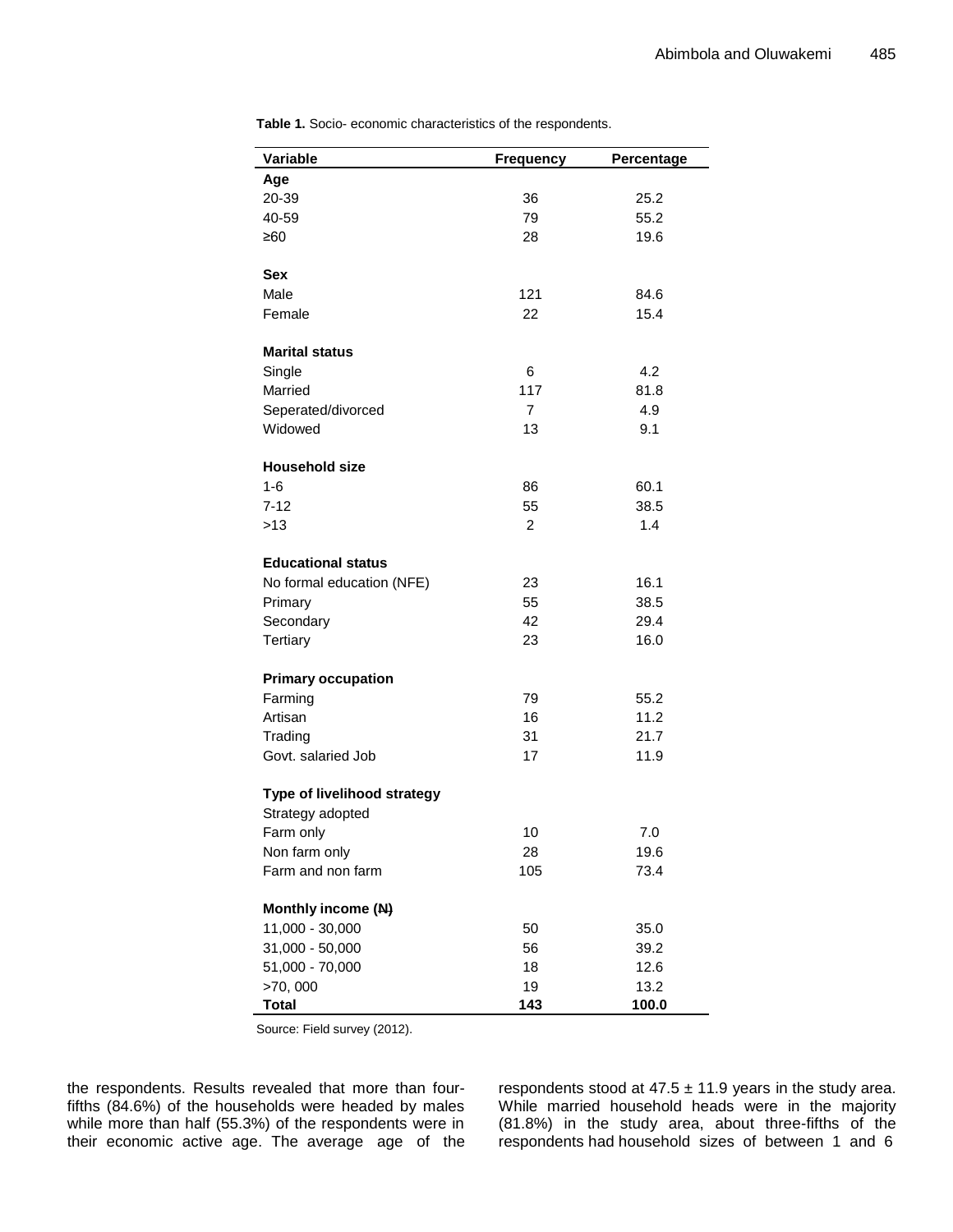**Table 2.** Reasons for diversification.

| <b>Reason for diversification</b>                                                    | <b>Frequency</b> | Percentage |
|--------------------------------------------------------------------------------------|------------------|------------|
| Limited agricultural income                                                          |                  | 4.9        |
| Large family                                                                         | 2                | 1.4        |
| Availability of nonfarm opportunities                                                | 3                | 2.1        |
| Seasonal nature of agric produce                                                     | 3                | 2.1        |
| Favourable demand for goods and services                                             |                  | 4.9        |
| To live well                                                                         | 11               | 7.7        |
| Limited agricultural income and large family                                         | 67               | 46.9       |
| Limited agricultural income, large family and availability of non farm opportunities | 20               | 14.0       |
| Seasonal nature of agric produce and availability of non-farm opportunities          | 23               | 16.0       |

Source: Field survey (2012).

**Table 3.** Factors influencing the choice of livelihood strategy adopted.

| Variable            |          | <b>Nonfarm</b> |          | <b>Combination of farm and nonfarm</b> |  |
|---------------------|----------|----------------|----------|----------------------------------------|--|
|                     | dy/dx    | z              | dy/dx    | z                                      |  |
| Gender              | 14.10    | 0.01           | 12.63    | 0.01                                   |  |
| Age                 | $-0.057$ | $-1.07$        | $-0.001$ | $-0.02$                                |  |
| Household size      | 0.89     | $2.92*$        | 0.65     | $2.53*$                                |  |
| Total income        | 0.07     | $2.11***$      | 0.001    | $1.86***$                              |  |
| Own house           | 0.26     | 0.18           | 0.13     | 0.09                                   |  |
| Married             | $-14.20$ | $-0.01$        | $-14.04$ | $-0.01$                                |  |
| Primary education   | $-2.55$  | $-1.79***$     | $-1.74$  | $-1.70***$                             |  |
| Secondary education | 14.97    | 0.01           | 14.81    | 0.01                                   |  |
| Tertiary education  | $-1.66$  | $-0.84$        | $-2.16$  | $-1.26$                                |  |

Source: Field survey (2012). \* significant at 1%, \*\*significant at 5%, \*\*\*significant at 10%. Number of observation = 143. LR chi<sup>2</sup> (18) = 59.58. Prob> chi<sup>2</sup> = 0.0000. Log likelihood = -73.056464., Pseudo R<sup>2</sup> = 0.2896.

members. The average household size stood at  $6.1 \pm 2.6$ in the study area. With respect to the educational status of the respondents, almost two-fifths of the respondents had primary education while only 16.1 had no formal education. This implies that most of the respondents have one form of formal education or the other. Highlights of the occupational analysis of the respondents revealed that more than half of the respondents were engaged in farming as their primary occupation, indicating that farming is the predominant occupation in the study area. This is expected as most households in the rural areas depend mainly on agriculture as their primary source of livelihood. However, literature has shown that diverse income portfolio, creates more income and distributes income more evenly. Thus, it is easier to adopt the combined livelihood strategies than switching full time between either of them (Ellis, 2000). In line with this, as shown in the table, very few of the respondents obtained income from only one source as almost three-quarters of the household heads engaged in a combination of farm and nonfarm activities. With respect to the monthly income distribution of the respondents, more than half of

the respondents earn between  $\text{H}31,000$  and  $\text{H}70,000$ monthly while a little above one-tenth of the sampled respondents earn over ₦70,000 per month. The average monthly income of the respondents in the study area stood at  $\frac{1}{2}46,533 \pm \frac{1}{2}4,315$ .

As presented in Table 2, most of the respondents had various reasons for diversifying into other activities. Some of these reasons include limited agricultural income, large family size, availability of non-farm opportunities, seasonal nature of agricultural produce, favourable demand for goods and services or a combination of these, among others. However, the main reason for diversification reported by almost half of the respondents in the study area was a combination of limited agricultural income and large family size.

The result of the multinomial regression analysis of the factors influencing the choice of livelihood strategies adopted by the respondents in Odigbo Local Government of Ondo state is presented in Table 3. The chi-square value of 59.58 which was significant at 1% level shows that the model has a good fit for the data. The marginal effects result of the regression is reported as follows.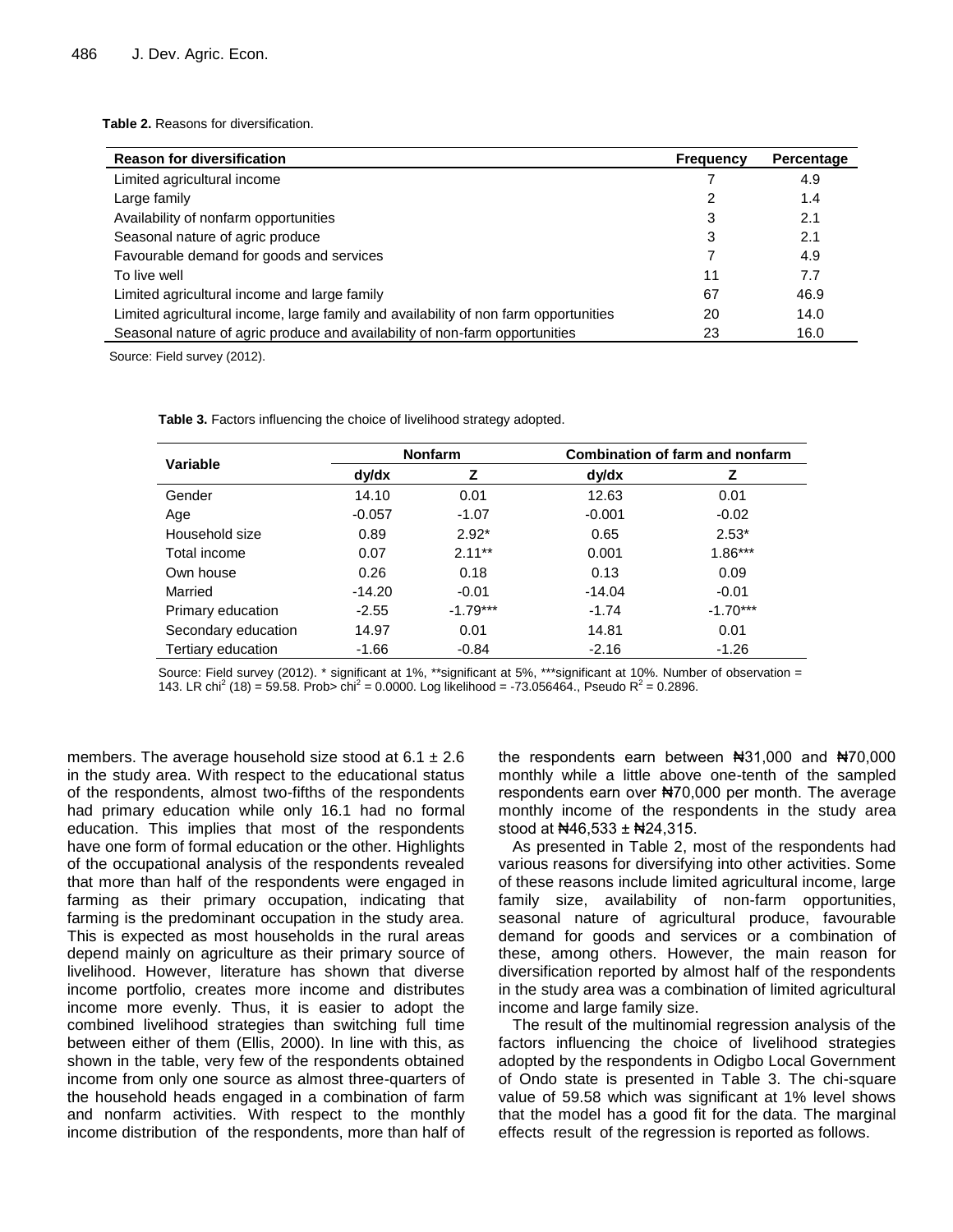|  |  | Table 4. Poverty status of households. |
|--|--|----------------------------------------|
|--|--|----------------------------------------|

| <b>Poverty status</b> | <b>Frequency</b> | Percentage |
|-----------------------|------------------|------------|
| Non-poor              | 82               | 57.3       |
| Poor                  | 61               | 42.7       |
| Total                 | 143              | 100.00     |

Source: Field survey (2012).

The coefficient of household size of 0.89 was significant at 1%, implying that an increase in the household size by one member increased the likelihood of adopting the only non-farm strategy by 0.89 relative to the adoption of the only farm strategy. That is, the larger the household size, the higher the likelihood of opting for the only non-farm livelihood strategy. This result is inconsonance with the findings of Harjes (2007), in which increase in household size increased the likelihood of adopting nonfarm activities. Similarly, the coefficient of total income of household of 0.07 was positive and significant, implying that a naira increase in total household income increased the likelihood of adopting the only non-farm strategy relative to the only farm strategy.

This may be owing to the fact that nonfarm activities give higher returns in terms of income. This finding corroborates the findings of Babatunde and Qaim (2009). On the other hand, the coefficient of primary education was negative (-2.55) and significant indicating that household heads with primary education are less likely to adopt the only non-farm strategy relative to the only farm strategy where they are likely to have better prospects. This result is supported by the findings of Norsida and Sadiya (2009) that individuals who have more years of schooling have a higher likelihood of participating in nonfarm work. In other words, the higher the level of education, the higher the likelihood of participation in non-farm activities.

With respect to the choice of the combination of farm and non-farm strategy as a livelihood option, the coefficients of household size and total household income were positive and significant suggesting that a member increase in the household size and a naira increase in total household income increased the likelihood of adopting a combination of farm and nonfarm strategy. This could be owing to the fact that in large sized households, limited resources are spread thinly on maintaining a large number of people in terms of meeting their basic and other needs and the fact that increased household size is also synonymous with more dependants who do not contribute to household income. Thus, households in order to augment household income for meeting the basic needs of the family will engage in a combination of farm and non-farm strategy relative to the choice of the farm strategy only. This result corroborates the findings of Babatunde and Qaim (2009) and Ellis (2000).

On the other hand, the coefficient of primary education was negative and significant implying that household heads with primary education are less likely to adopt a combination of farm and nonfarm strategy. From these findings, it is evident that the major factors influencing the choice of livelihood strategy adopted in Odigbo Local Government area of Ondo State are household size, total household income and primary education of the household head. Per-capita expenditure was used as a proxy for welfare in this study. Based on this, the poverty line constructed as two-thirds of the mean per-capita expenditure of all the households stood at #2,752.03. This implies that households whose per capita expenditure fall below ₦2,752.03 were classified as poor while households whose per capita expenditure equaled or was above the poverty line were classified as nonpoor.

Based on the poverty line, households were classified into their poverty status as either non-poor or poor as presented in Table 4. The table shows that 42.7% of households in Odigbo local government area of Ondo state are poor while 57.3% are non-poor. Table 5 presents the effect of livelihood diversification as well as other socio-economic factors that influence rural households' welfare in Odigbo Local Government area of Ondo State. The 'chi square' value of 107.35 which was significant at 1% indicates that the model has a good fit. The results of the marginal effects after Logit are reported as follows:

The coefficient of gender was negative and significant implying that households headed by males have a lower level of welfare than their female counterparts. Specifically, being a male headed household increased the likelihood of being poor by 0.313. Similarly, the coefficient of secondary education was negative implying that household heads with secondary education have a lower likelihood of being poor relative to those with no formal education. On the other hand, the coefficient of household size was positive indicating that a member increase in household size increased the likelihood of being poor by 0.132. This could be as a result of greater burden on the actively working members of the household.

While the coefficient of the use of firewood as a source of energy for cooking was positive, the coefficient of living in a flat/apartment was negative. This implies that households using firewood as a source of energy for cooking have a higher likelihood of being poor, while households living in a flat/apartment have a lower likelihood of being poor. These are reflections of the level of welfare of the households as these variables are usually determined by the level of income of such households. Income from non-farm activities as well as income from a combination of non-farm and farming activities, impacted welfare positively relative to income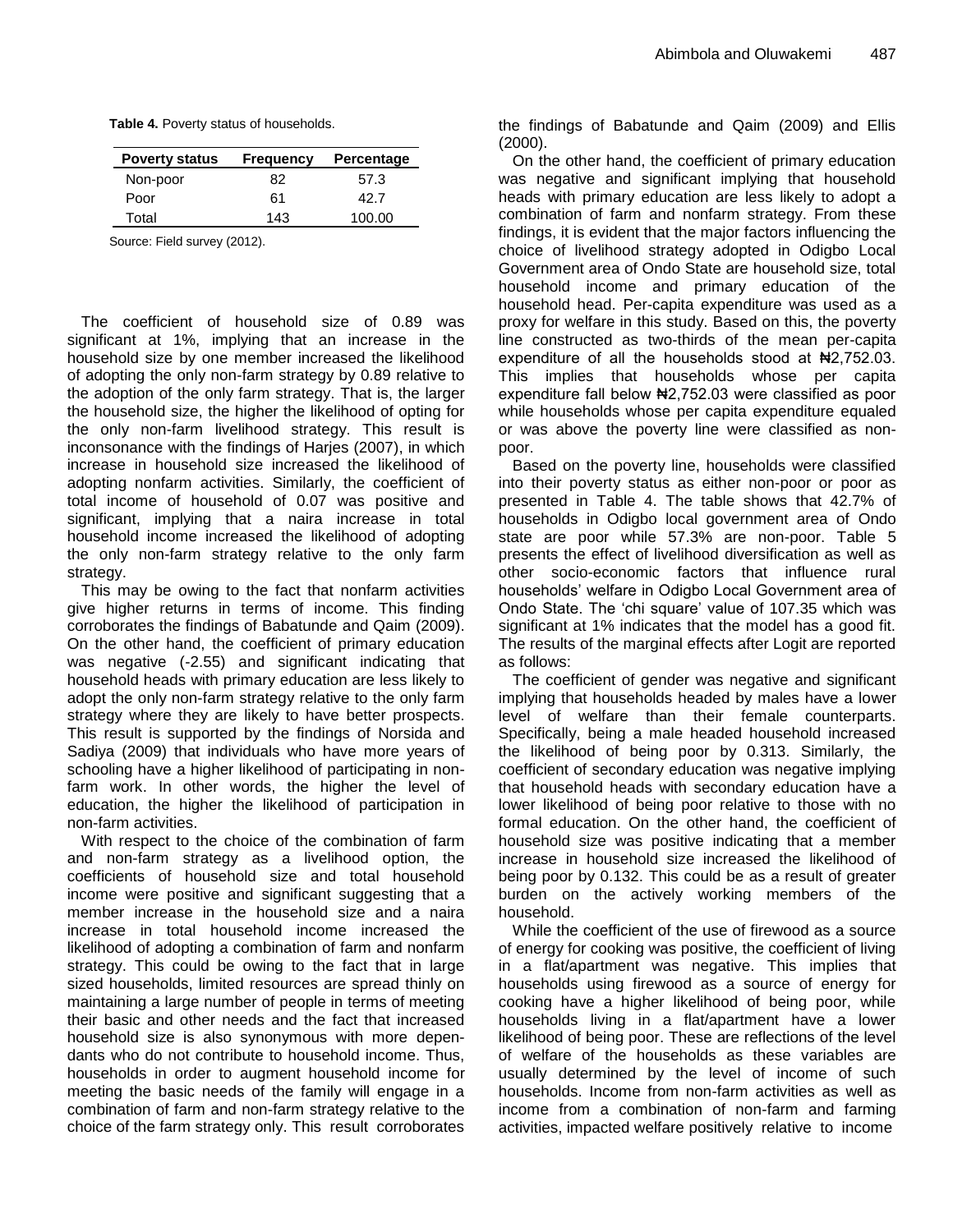| Variable                  | dy/dx    | <b>Coefficient</b> | z          |
|---------------------------|----------|--------------------|------------|
| Gender                    | $-0.313$ | $-3.546$           | $-2.34**$  |
| Age                       | $-0.086$ | $-0.050$           | $-1.54$    |
| Household size            | 0.132    | 0.772              | $3.56*$    |
| Married                   | $-0.295$ | $-1.424$           | $-0.57$    |
| Primary education of HH   | $-0.209$ | $-1.393$           | $-1.30$    |
| Secondary education of HH | $-0.287$ | $-1.997$           | $-1.74***$ |
| Tertiary education of HH  | $-0.149$ | $-1.087$           | $-0.86$    |
| Firewood                  | 0.355    | 2.577              | $3.23*$    |
| Own house                 | 0.127    | 0.836              | 1.24       |
| Protective well           | $-0.100$ | $-0.563$           | $-0.86$    |
| Flat/apartment            | $-0.215$ | $-1.351$           | $-2.01**$  |
| Non farm income           | $-0.036$ | $-3.299$           | $-4.52*$   |
| Farm + non-farm income    | $-0.411$ | $-2.501$           | $-3.09*$   |

**Table 5.** Effect of livelihood diversification on household welfare.

Source: Field survey (2012). \*Significant at 1%, \*\*significant at 5%, \*\*\*significant at 10%. Number of observation = 143. LR chi<sup>2</sup> (14) = 107.35. Prob> chi<sup>2</sup> = 0.0000. Log likelihood = -43.897308. Pseudo  $R^2 = 0.5501$ .

from farming activities only. This is expected as agriculture in the rural areas of Nigeria is largely characterized by low capital involvement, use of crude implements, poor infrastructural and storage facilities and human drudgery which ultimately leads to lower average earnings. Hence, nonfarm activities and a combination of farm and non-farm activities were pursued as strategies to increase household welfare in the study area.

## **CONCLUSION AND RECOMMENDATIONS**

This study has shown that non-farm income plays a very important role in augmenting farm-income as almost three-quarters of the respondents adopted a combination of farm and nonfarm strategy. This is an indication that farming alone is not an adequate source of revenue for the rural households. Therefore, promoting non-farm employment may be a good strategy for supplementing the income of farmers as well as sustaining equitable rural growth. This could be achieved through training programmes directed towards training farmers in skills that can be used in non-farm jobs in their vicinity as well as improvements in infrastructure, education and financial markets.

Specifically, engagement in non-farm activities, apart from reducing income uncertainties and providing a source of liquidity in areas where credit is constrained, could increase agricultural productivity as it provides the resources necessary for investment in advanced agricultural technologies. The adoption of better technology is expected to be highly profitable and will encourage the transition from traditional to modern agriculture. Therefore, there is a need for the government to formulate policies to increase the availability of nonfarm jobs in the rural areas. Further, the private sector should be encouraged to create income-generating activities in the rural areas to enhance their livelihood diversification activities and ultimately their living standard.

#### **REFERENCES**

- Babatunde RO, Qaim M (2009). The role of off-farm income diversification in rural nigeria: driving forces and household access. Conference paper presented on 23 mar 2009 at the Centre for the Study of African Economies (CSAE), Economics Department, Oxford. http /conferences/2009-EDiA/papers/051-Babatunde.pdf-[28/02/10].
- Barrett CB, Reardon T, Webb P (2001). "Nonfarm income diversification and household livelihood strategies in rural Africa: concepts, dynamics and policy implications, Food Pol. 26:315-331.
- De Janvry A, Sadoulet E (2001). Income strategies among rural households in mexico. The role of off- farm activities. W. Dev*.* 29(3):467-480.
- Ellis F (2000). The determinants of rural livelihood diversification in developing countries. J. Agric. Econ. 51(2):289-302.
- Foster J, Greer J, Thorbecke E (1984). A Class of Decomposible Poverty Measures. Econometrica 2(81):761-766.
- Gordon A, Craig C (2001). Rural non-farm activities and poverty alleviation in sub-Saharan Africa." Social and economic development department. Natural Resources Institute. Policy Series. P. 14.
- Haggblade S, Hazell P, Reardon T (2007). Transforming the rural nonfarm economy. John Hopkins University Press Baltimore.
- Harjes T (2007). Globalization and income inequality: An European perspective," IMF Working Paper 07/169 (Washington: International Monetary Fund).
- Hussein K, Nelson J (1998). Sustainable livelihoods and livelihood diversification, IDS working*,* Brighton: Institute of development studies. P. 69.
- Ibekwe UC, Eze CC, Ohajianya DO, Orebiyi JS, Onyemauwa CS, Korie OC (2010). Determinants of nonfarm income among farm households in South East Nigeria. Acad. Ari. 2(8):29-33.
- Matsumoto T, Kijima Y Yamano T ( 2006). The role of local nonfarm activities and migration in reducing poverty: evidence from Ethiopia, Kenya, and Uganda. Agric. Econ. 35:449-458.
- National Population Commission (2006). National Census Report.